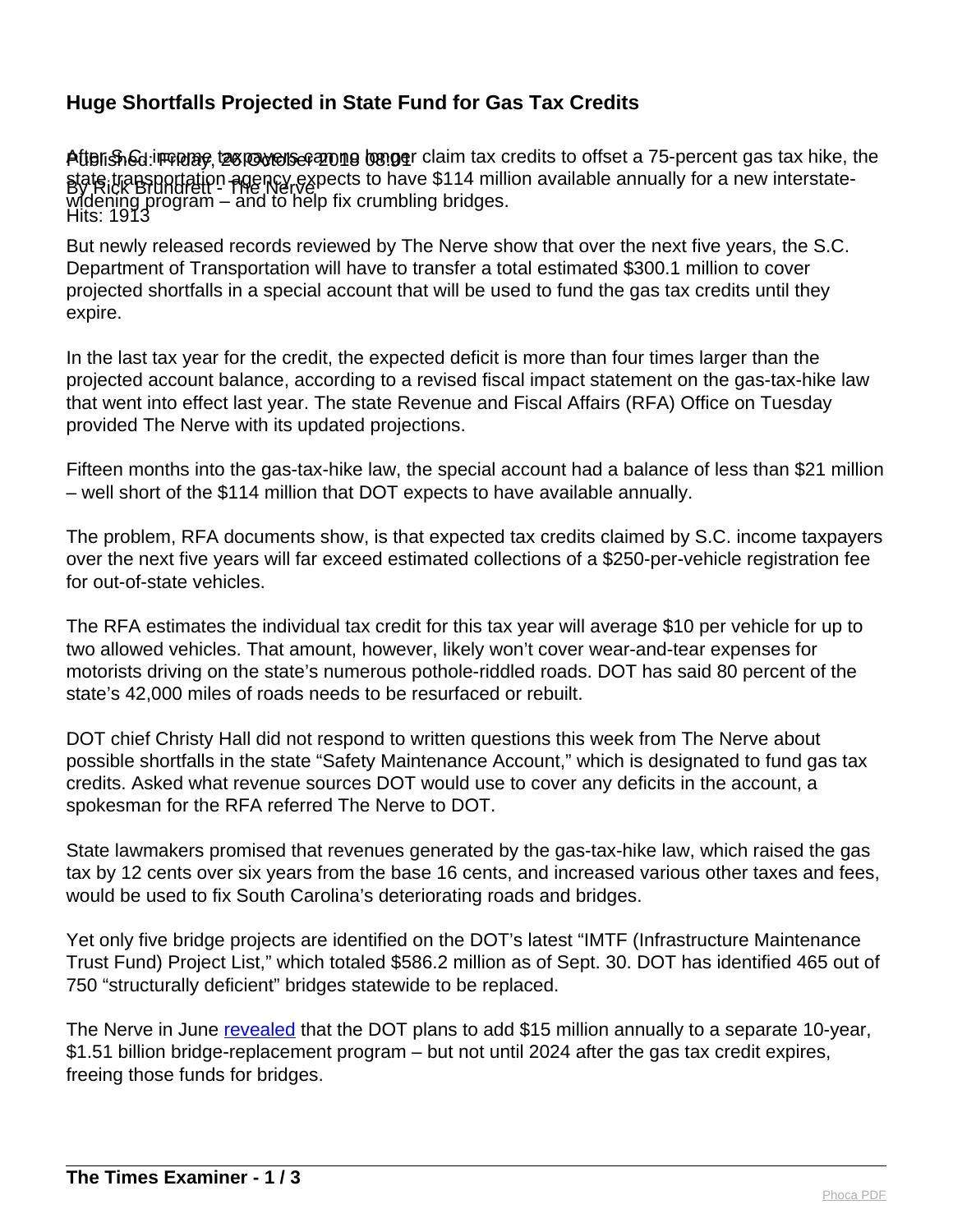## **Huge Shortfalls Projected in State Fund for Gas Tax Credits**

Published: Friday, 26 October 2018 08:01 By Rick Brundrett - The Nerve Hits: 1913 PhelBRIdCommanission datibuted ay approved a new interstate-widening program in rural areas, dubbed the "Rural Interstate Freight Network Mobility Improvement Program," which ranked five projects collectively costing an estimated \$4.2 billion over 10 to 15 years.

The top three projects involve widening sections of I-26 between Columbia and Charleston, and I-95 in the state's southwest corner. The other two projects involve widening portions of I-85 and I-77 in northern parts of the state.

DOT expects to have \$114 million annually by 2024 after the tax credit program expires, of which \$80 million would be used toward the interstate-widening program, while \$15 million is earmarked for bridges, according to documents presented at last week's DOT Commission meeting. Another \$15 million would be used to "incentivize others to invest" in certain road projects "through a matching program," and \$4 million is designated for "routine maintenance," documents show.

Under the proposal, following a public comment period, Hall would be "directed to begin the preliminary work" on the projects "once significant funding becomes available as the tax credits sunset."

Under the gas-tax-hike law, new residents registering out-of-state vehicles with the S.C. Department of Motor Vehicles must pay a \$250-per-vehicle "infrastructure maintenance fee" in addition to regular registration fees, which were increased under the gas-tax-hike-law. Revenues from the \$250 fee are deposited in the state "Safety Maintenance Account" (SMA).

That account is supposed to be used under the law to offset gas tax credits claimed annually by S.C. income taxpayers starting next year to 2023. The maximum claimed credit is equal to whichever is lesser: the total increase in gas taxes paid by the taxpayer for each allowed vehicle in the tax year, or "preventative maintenance" costs, such as new tires and oil changes, for each eligible vehicle in the tax year. The credit is available for no more than two qualifying vehicles.

The state Revenue and Fiscal Affairs Office estimates that because of annual caps on the total amount of credits statewide, the average allowed credit per vehicle will range from \$10 this tax year to \$26 in 2022.

From July 1, 2017, when the gas-tax-hike law took effect, through Sept. 30 of this year, the SMA had a total balance of \$20.7 million, state comptroller general records show. In its latest projection, the RFA estimates that \$30.2 million will be in the account by Jan. 31 of next year.

But that amount would be nearly \$9.8 million short of what the RFA projects will be needed to cover the total amount of expected gas tax credits claimed for this tax year, requiring DOT to transfer money to the state Department of Revenue by Jan. 31, according to the revised fiscal impact statement provided by the RFA to The Nerve.

The annual shortfall in the SMA is expected to continue growing each tax year, from \$44.5 million